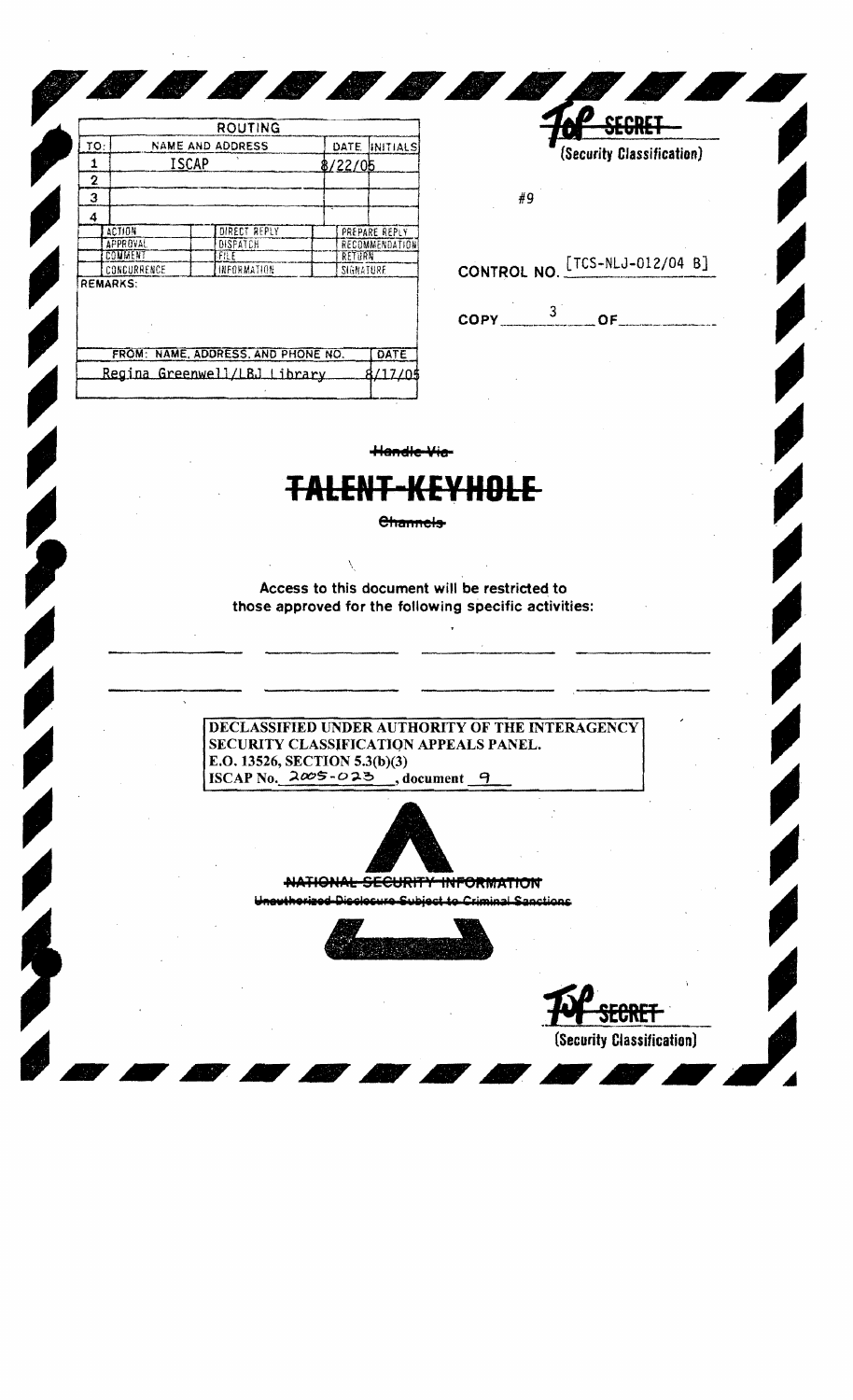5/SCAP Appeal

 $5<sup>4</sup>$ 



## The President's Daily Brief

<del>ret -</del>12 December 1968

1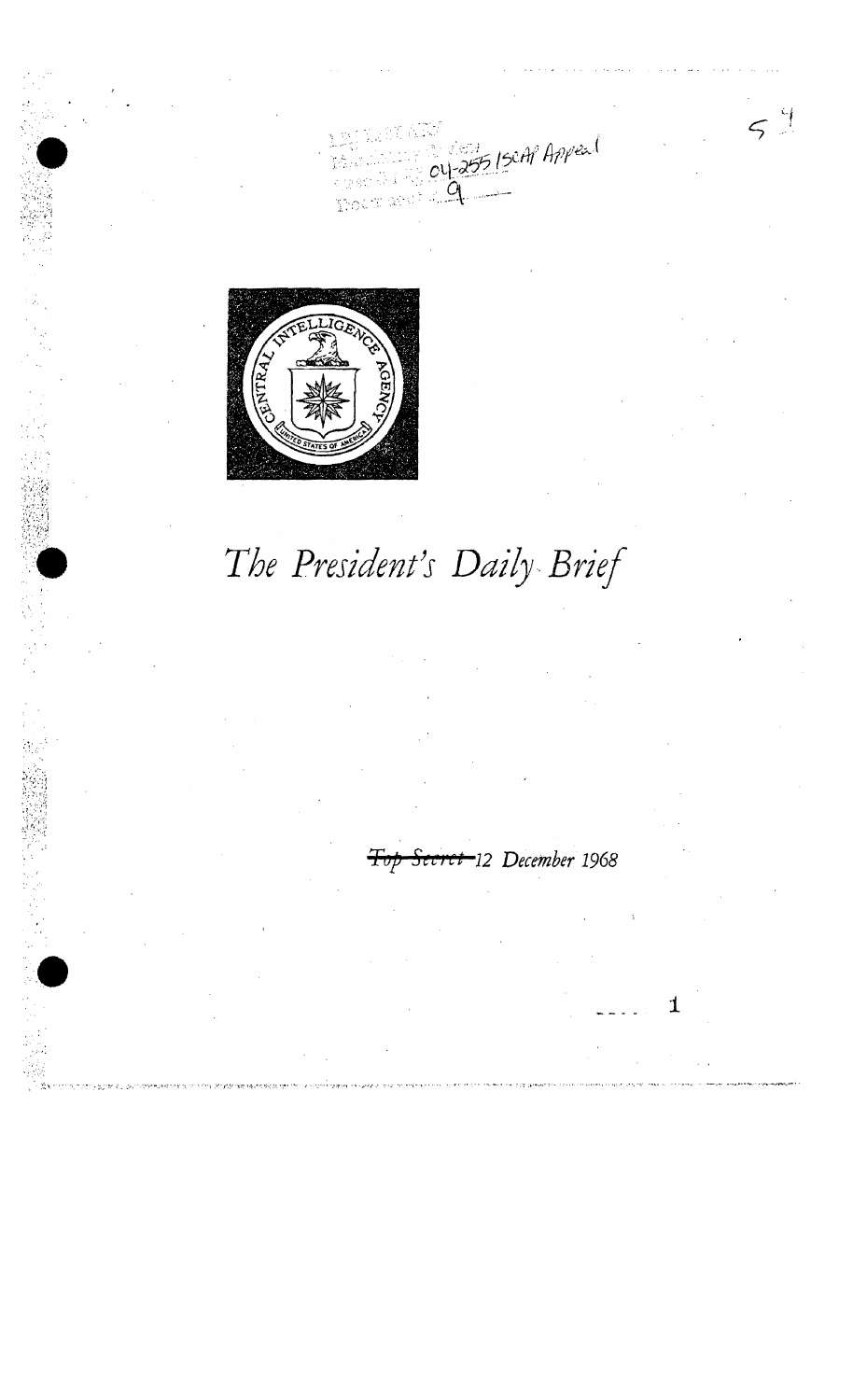⋰╤⊖⊣

THE PRESIDENT'S<br>DAILY BRIEF 12 DECEMBER 1968

Šή,

÷.

○ 金融 (機関)

Portion identified as unresponsive to appeal

<del>ECRE</del>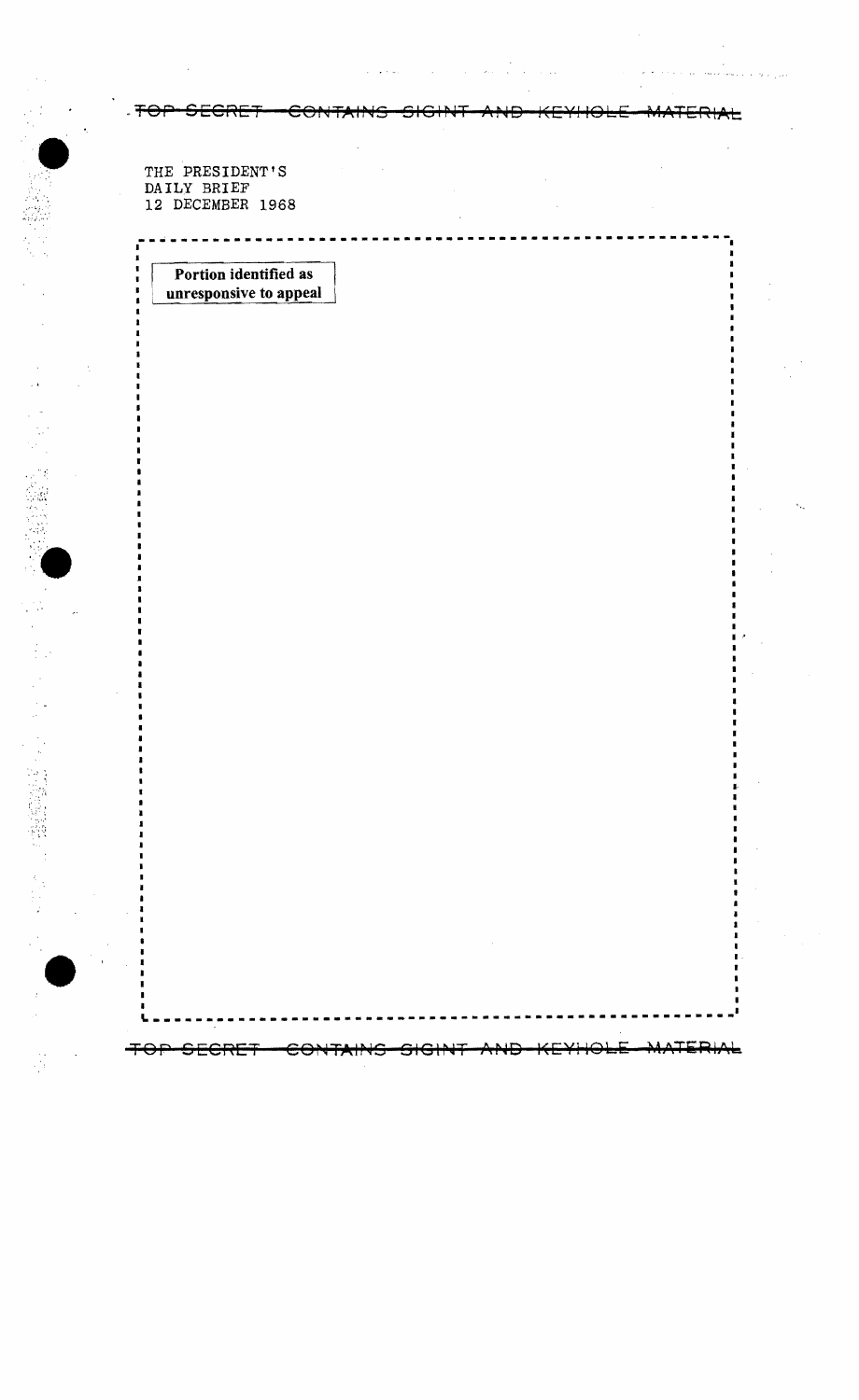| Portion identified as<br>unresponsive to appeal |                                                                                                                                                                                                                                                                                                                                                                                                                                                                                                                                   |        |  |
|-------------------------------------------------|-----------------------------------------------------------------------------------------------------------------------------------------------------------------------------------------------------------------------------------------------------------------------------------------------------------------------------------------------------------------------------------------------------------------------------------------------------------------------------------------------------------------------------------|--------|--|
|                                                 |                                                                                                                                                                                                                                                                                                                                                                                                                                                                                                                                   |        |  |
|                                                 |                                                                                                                                                                                                                                                                                                                                                                                                                                                                                                                                   |        |  |
|                                                 |                                                                                                                                                                                                                                                                                                                                                                                                                                                                                                                                   |        |  |
|                                                 |                                                                                                                                                                                                                                                                                                                                                                                                                                                                                                                                   |        |  |
|                                                 |                                                                                                                                                                                                                                                                                                                                                                                                                                                                                                                                   |        |  |
|                                                 |                                                                                                                                                                                                                                                                                                                                                                                                                                                                                                                                   |        |  |
|                                                 |                                                                                                                                                                                                                                                                                                                                                                                                                                                                                                                                   |        |  |
|                                                 |                                                                                                                                                                                                                                                                                                                                                                                                                                                                                                                                   |        |  |
|                                                 |                                                                                                                                                                                                                                                                                                                                                                                                                                                                                                                                   |        |  |
| $\sim 100$                                      | ------------<br>-<br><b>Contract</b><br>$\label{eq:2.1} \begin{split} \mathcal{L}_{\text{max}}(\mathbf{r},\mathbf{r}) & = \mathcal{L}_{\text{max}}(\mathbf{r},\mathbf{r}) \mathcal{L}_{\text{max}}(\mathbf{r},\mathbf{r}) \mathcal{L}_{\text{max}}(\mathbf{r},\mathbf{r}) \mathcal{L}_{\text{max}}(\mathbf{r},\mathbf{r}) \mathcal{L}_{\text{max}}(\mathbf{r},\mathbf{r},\mathbf{r}) \mathcal{L}_{\text{max}}(\mathbf{r},\mathbf{r},\mathbf{r}) \mathcal{L}_{\text{max}}(\mathbf{r},\mathbf{r},\mathbf{r},\math$<br>$\sim$ $\sim$ | $\sim$ |  |

. 이 이 1<br>이 이 것 같은 이 30 이 이 이 이 10 30 원에 120 웹 판매을 인터뷰 및 2000 이 이 이 이 기자 및 관련을 필정할 수 없었던 것 같은 것이 제공하는 것이 이 가능한 것이 되어 있다. 정확한 정확한 제품이 이